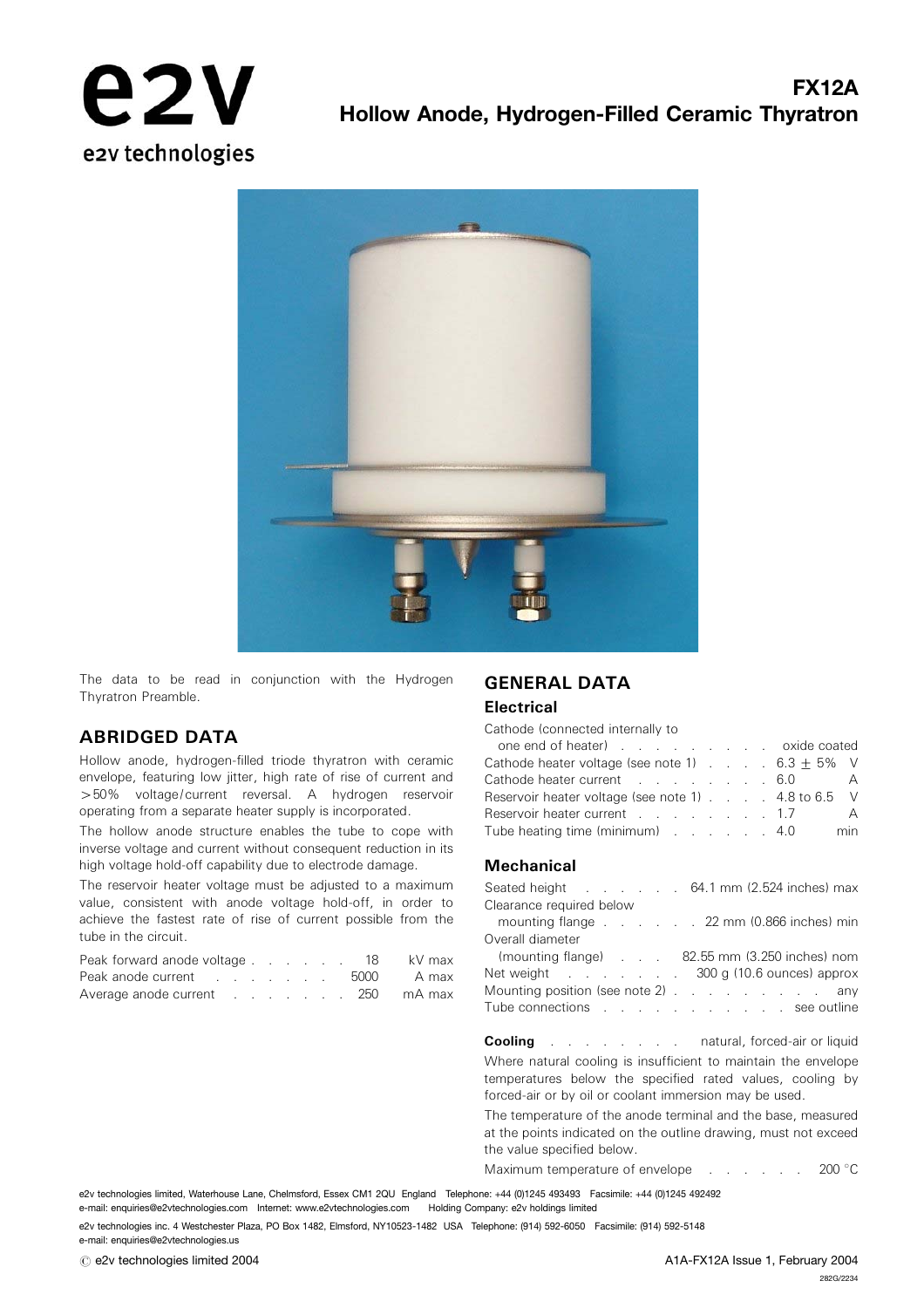## PULSE MODULATOR SERVICE MAXIMUM AND MINIMUM RATINGS (Absolute values)

Min Max

|                                                                                                                 | 1711 1 1 | ivias                        |
|-----------------------------------------------------------------------------------------------------------------|----------|------------------------------|
| Anode                                                                                                           |          |                              |
| Peak forward anode voltage -                                                                                    |          | 18<br>kV                     |
| Peak anode current -                                                                                            |          | 5000<br>A                    |
| Peak reverse anode current (see note 3) . -                                                                     |          | 3500<br>A                    |
| Average anode current -                                                                                         |          | 250<br>mA                    |
| Rate of rise of anode current                                                                                   |          |                              |
|                                                                                                                 |          | $250 \text{ kA/}\mu\text{s}$ |
|                                                                                                                 |          |                              |
| Grid                                                                                                            |          |                              |
| Unloaded grid drive pulse voltage                                                                               |          |                              |
| $(see note 5)$ 240                                                                                              |          | 1000<br>$\vee$               |
| Grid pulse duration 2.0                                                                                         |          | μs                           |
| Rate of rise of grid pulse                                                                                      |          |                              |
| $(see note 4)$ 1.0                                                                                              |          | - kV/µs                      |
| Peak inverse grid voltage results and results and results are all the Peak inverse grid voltage                 |          | 200<br>V                     |
| Loaded grid bias voltage                                                                                        |          |                              |
| $(see note 6)$ $\ldots$ $\ldots$ 0                                                                              |          | $-100$<br>V                  |
| Forward impedance of grid                                                                                       |          |                              |
|                                                                                                                 | 100      | 500<br>Ω                     |
|                                                                                                                 |          |                              |
| Cathode                                                                                                         |          |                              |
| Heater voltage (see note 1) $\ldots$ $\ldots$ $\ldots$ 6.3 $\pm$ 5%                                             |          | V                            |
| Heating time research and the state of the state of the state of the state of the state of the state of the sta | 4.0      | min                          |

#### Reservoir

| Heater voltage (see note 1) 4.8 to 6.5                                                                          |  |  |  |  |  |  |  |
|-----------------------------------------------------------------------------------------------------------------|--|--|--|--|--|--|--|
| Heating time research in the set of the set of the set of the set of the set of the set of the set of the set o |  |  |  |  |  |  |  |

#### Environmental

|  |  |  |  |  |  | Ambient temperature $\ldots$ $\ldots$ $-15$ $+50$ °C |  |
|--|--|--|--|--|--|------------------------------------------------------|--|
|  |  |  |  |  |  | Altitude 3.7 km                                      |  |
|  |  |  |  |  |  | $-12000$ ft                                          |  |

## **CHARACTERISTICS**

|                                              |  |  | Min Typical Max |     |            |
|----------------------------------------------|--|--|-----------------|-----|------------|
| Critical DC anode voltage for                |  |  |                 |     |            |
| conduction (see note $7$ ) $\ldots$ $\ldots$ |  |  | 0.5             | 1.0 | kV         |
| Anode delay time                             |  |  |                 |     |            |
| (see notes $7$ and $8$ )                     |  |  | 0.15            | 0.4 | <b>LLS</b> |
| Anode delay time drift                       |  |  |                 |     |            |
| (see notes $7$ and $9$ ) $\ldots$ $\ldots$   |  |  | 20              | 100 | ns         |
| Time jitter (see note 7) $\ldots$ $\ldots$   |  |  | 1.0             | 5.0 | ns         |
| Heater current (at $6.3 \text{ V}$ ) 5.5     |  |  | 6               | 7   | А          |
| Reservoir current (at 6.0 V) 1.5             |  |  | 1/              | 2 O | А          |

## **NOTES**

- 1. The cathode and reservoir heater supplies must be decoupled with suitable capacitors to avoid damage to the heaters by spike voltages.
- 2. The tube must be mounted by means of its mounting flange
- 3. Due to the bidirectional switching capability of the tube, the presence of any reverse voltages following the forward current pulse will result in reverse current.
- 4. This rate of rise refers to that part of the leading edge of the pulse between 10% and 90% of the pulse amplitude.
- 5. Measured with respect to cathode potential.
- 6. The FX12A is tested with 0 V bias on the grid. However it is recommended that negative bias be applied to the grid at the level of  $-30$  V (minimum) for continuous operation particularly at high repetition rates.
- 7. Typical figures are obtained on test using conditions of minimum grid drive. Improved performance can be expected by increasing the grid drive.
- 8. The time interval between the instant at which the rising unloaded grid pulse reaches 25% of its pulse amplitude and the instant when anode conduction takes place.
- 9. The drift in delay time over a period from 2 minutes to 10 minutes after reaching full voltage.

## HEALTH AND SAFETY HAZARDS

e2v technologies hydrogen thyratrons are safe to handle and operate, provided that the relevant precautions stated herein are observed. e2v technologies does not accept responsibility for damage or injury resulting from the use of electronic devices it produces. Equipment manufacturers and users must ensure that adequate precautions are taken. Appropriate warning labels and notices must be provided on equipments incorporating e2v technologies devices and in operating manuals.

## High Voltage

Equipment must be designed so that personnel cannot come into contact with high voltage circuits. All high voltage circuits and terminals must be enclosed and fail-safe interlock switches must be fitted to disconnect the primary power supply and discharge all high voltage capacitors and other stored charges before allowing access. Interlock switches must not be bypassed to allow operation with access doors open.

## X-Ray Radiation

All high voltage devices produce X-rays during operation and may require shielding. The X-ray radiation from hydrogen thyratrons is usually reduced to a safe level by enclosing the equipment or shielding the thyratron with at least 1.6 mm  $(1/16$  inch) thick steel panels.

Users and equipment manufacturers must check the radiation level under their maximum operating conditions.